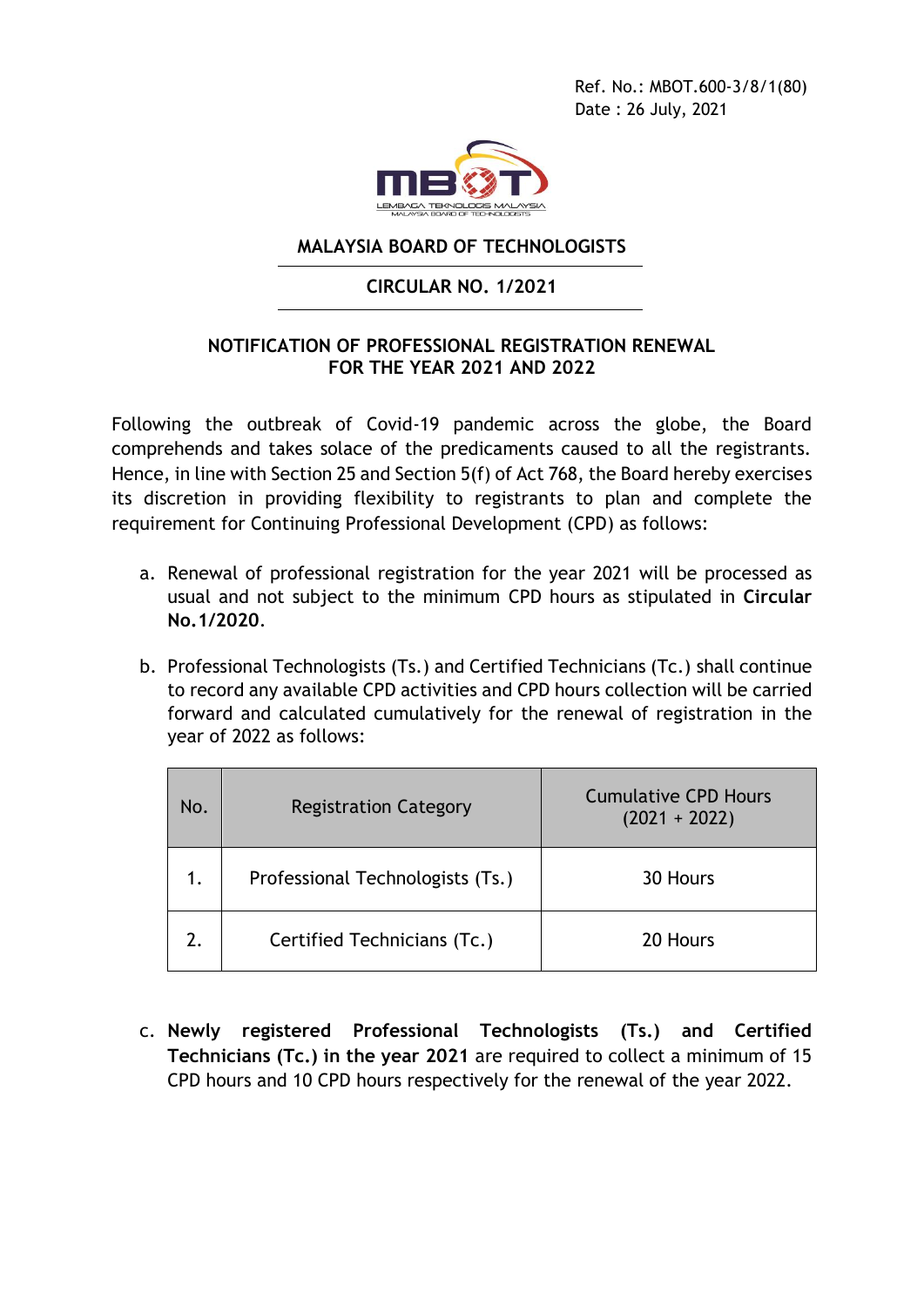Ref. No.: MBOT.600-3/8/1(80) Date : 26 July, 2021

The Board encourages all registrants to enhance their competencies and professionalism by participating in online activities such as webinars, trainings, courses, workshops, meetings, conferences and other activities in congruence with the new norms. The activities involved are **not limited** to the specific field registered and existing programs approved by MBOT.

Professional Technologists (Ts.) and Certified Technicians (Tc.) must record the CPD hours and renew the registration through MBOT CPD System at [https://cpd.mbot.org.my.](https://cpd.mbot.org.my/)

**Dr. Md Fauzi bin Md Ismail** Registrar Malaysia Board of Technologists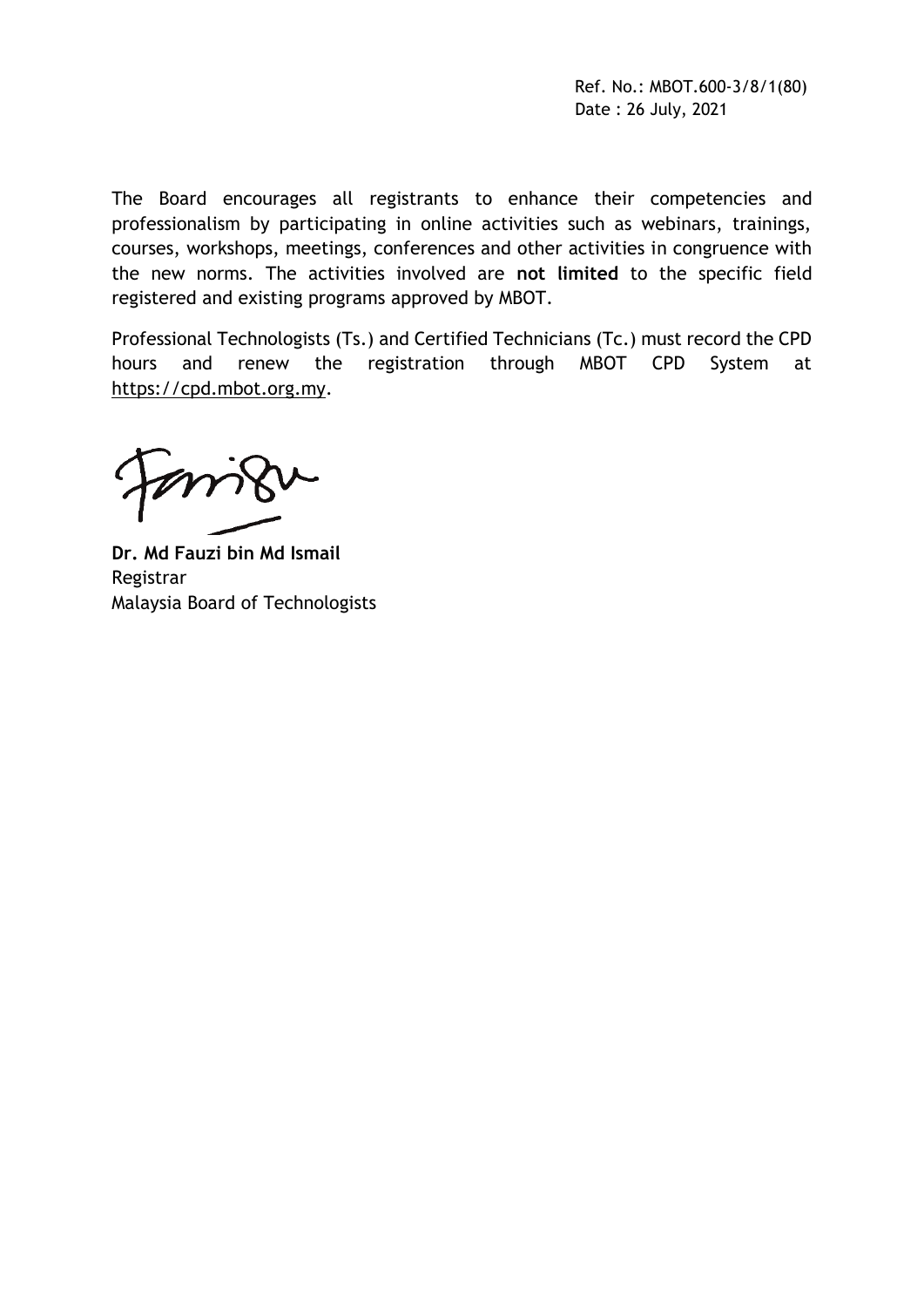Ref. No.: MBOT.600-3/8/1(80) Date : 26 Julai, 2021



#### **LEMBAGA TEKNOLOGIS MALAYSIA**

#### **EDARAN NO. 1/2021**

## **PEMAKLUMAN PEMBAHARUAN PENDAFTARAN PROFESIONAL BAGI TAHUN 2021 DAN TAHUN 2022**

Berikutan penularan wabak Covid-19 yang melanda, Lembaga mengambil maklum dan memahami keadaan semasa yang berlaku ke atas semua orang yang berdaftar. Justeru, selaras dengan Seksyen 25 dan Seksyen 5(f) Akta 768, Lembaga dengan ini menggunakan budi bicara dengan memberi kelonggaran kepada orang yang berdaftar untuk merancang dan melengkapkan keperluan Pembangunan Profesional Berterusan (Continuing Professional Development - CPD) bagi pembaharuan pendaftaran profesional seperti berikut:

- a. Pembaharuan pendaftaran bagi tahun 2021 akan diproses seperti biasa dan tidak tertakluk kepada jumlah jam minimum CPD seperti yang ditetapkan dalam **Edaran No.1/2020**.
- b. Teknologis Profesional (Ts.) dan Juruteknik Bertauliah (Tc.) dipohon untuk terus merekodkan aktiviti CPD sedia ada dan pengumpulan jam CPD akan dibawa ke hadapan serta dikira secara kumulatif bagi pembaharuan pendaftaran tahun 2022 seperti berikut:

| No. | Kategori Pendaftaran         | Jam CPD Kumulatif<br>$(2021 + 2022)$ |
|-----|------------------------------|--------------------------------------|
|     | Teknologis Profesional (Ts.) | 30 Jam                               |
| 2.  | Juruteknik Bertauliah (Tc.)  | 20 Jam                               |

c. Teknologis Profesional (Ts.) dan Juruteknik Bertauliah (Tc.) yang **baru berdaftar pada tahun 2021** dikehendaki mengumpul minimum 15 jam CPD dan 10 jam CPD masing-masing untuk pembaharuan tahun 2022.